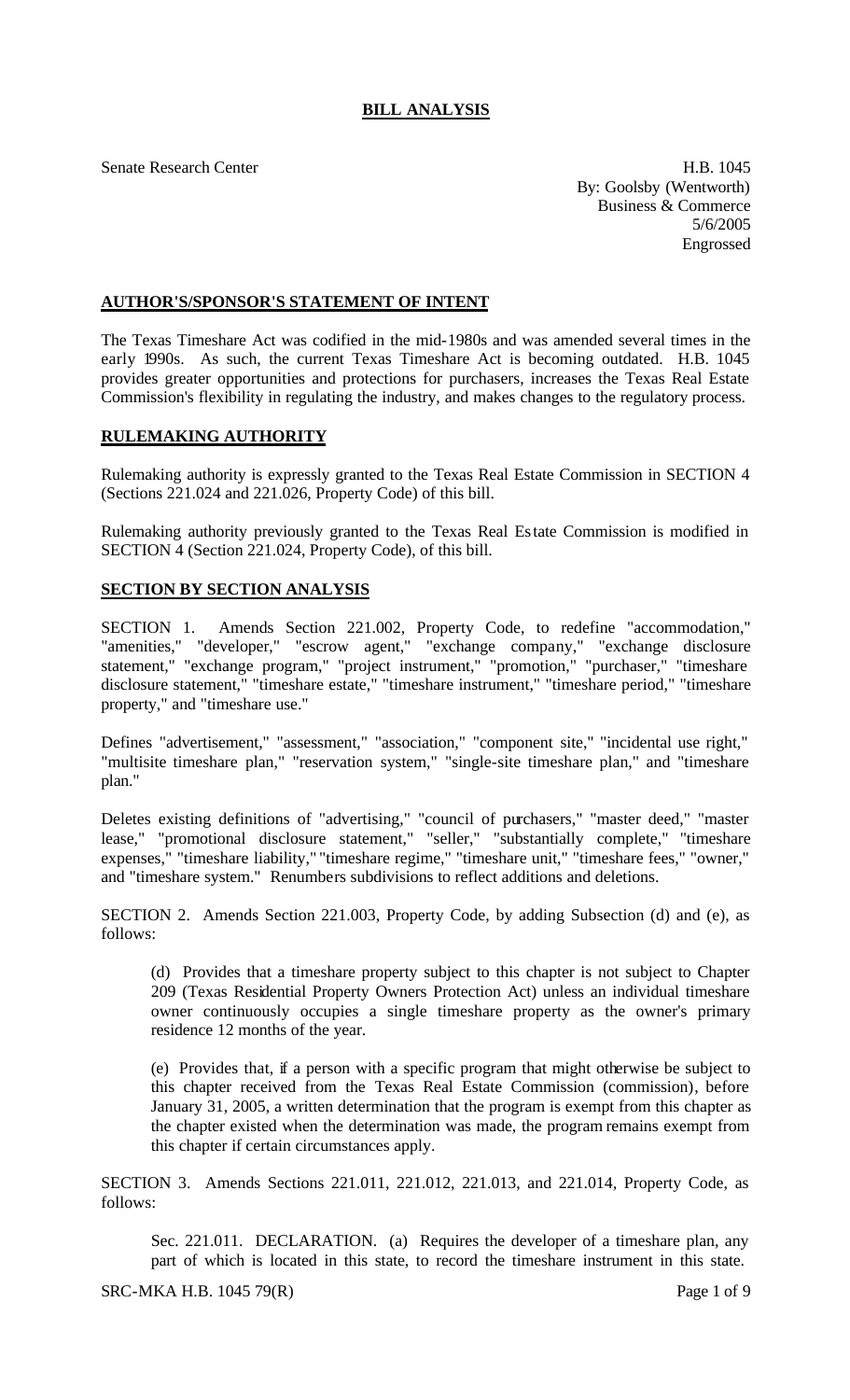Requires a property to be established as a timeshare plan when a person expressly declares an intent to subject the property to a timeshare plan through the recordation of a timeshare instrument that sets forth the information provided in Subsections (b) and (c). Makes conforming changes.

- (b) Makes conforming and nonsubstantive changes.
- (c) Makes conforming and nonsubstantive changes.

Deletes existing text of Subsection (d), relating to a timeshare interest located wholly without this state.

Sec. 221.012. CONVEYANCE AND ENCUMBRANCE. Makes a conforming change.

Sec. 221.013. COMMON OWNERSHIP. (a) Creates subsection from existing text.

(b) Authorizes a timeshare estate to be jointly or commonly owned in the same manner as any other real property interest in this state.

Sec. 221.014. PARTITION. Prohibits an action for partition of a timeshare interest from being maintained during the term of a timeshare plan. Deletes existing text relating to express permission stated by a declaration.

SECTION 4. Amends Subchapter C, Chapter 221, Property Code, by amending Sections 221.021, 221.022, 221.023, 221.024, and 221.025, and adding Section 221.026, as follows:

Sec. 221.021. REGISTRATION REQUIRED. (a) Makes conforming changes.

(b) Authorizes a developer or any person acting on the developer's behalf, before a registration application for a timeshare plan is submitted or completed, to accept a reservation and a deposit from a prospective purchaser if the deposit is placed in a segregated escrow account with an independent escrow agent and if the deposit is fully refundable at any time at the request of the purchaser.

(c) Makes conforming and nonsubstantive changes.

(d) Authorizes the commission, at the developer's request, to authorize the developer to conduct presales before a timeshare plan is registered if the registration application is administratively complete, as determined by the commission or as established by commission rule. Provides that the authorization for presales permits the developer to offer and dispose of timeshare interests during the period the application is in process. Requires the developer, to obtain a presales authorization, to meet certain requirements.

(e) Sets forth requirements for a developer during the presales authorization period.

(f) Sets forth requirements for a developer after the final timeshare disclosure statement is approved by the commission.

(g) Provides that the requirements of this subchapter remain in effect during the period the developer offers or disposes of timeshare interests of the timeshare plan registered with the commission. Requires the developer to notify the commission in writing when all of the timeshare interests of a timeshare plan have been disposed of.

Sec. 221.022. APPLICATION FOR REGISTRATION. (a) Requires an application for registration filed under this section to include a timeshare disclosure statement and any required exchange disclosure statement required by Section 221.033 (Amendment of Registration), rather than 201.033, recorded, rather than certified, copies of all timeshare instruments, and other information as may be required by the commission. Requires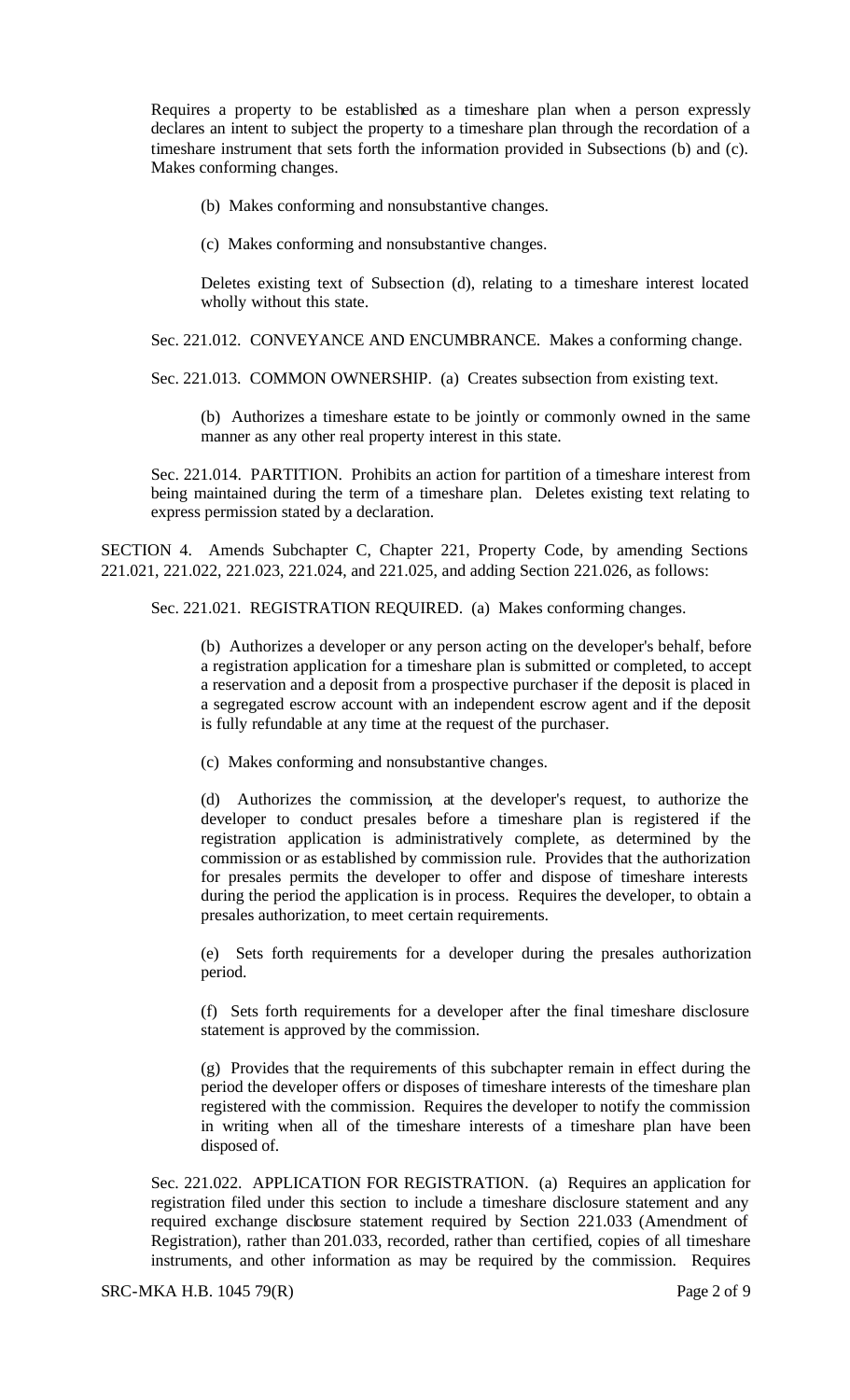recorded copies of the timeshare instruments, if the timeshare property is a newly developed property, to be provided promptly after recorded copies are available from the entity with which the instruments are recorded. Provides that, if existing or proposed accommodations are in a condominium, an applicant who complies with this section is not required to prepare or deliver a condominium information statement or a resale certificate as described by Chapter 82 (Uniform Condominium Act).

(b) Makes a conforming change.

(c) Authorizes the commission to accept an abbreviated registration application from a developer of a timeshare plan if all accommodations in the plan are located outside this state. Requires the developer to file written notice of the intent to register under this section not later than the 15th day before the date the abbreviated application is submitted.

(d) Prohibits a developer of a timeshare plan with any accommodation located in this state from filing an abbreviated application unless certain circumstances apply.

(e) Requires a developer filing an abbreviated application to provide certain information and documents.

(f) Requires a foreign jurisdiction providing evidence of registration as provided by Subsection (e)(6) to have registration and disclosure requirements that are substantially similar to or stricter than the requirements of this chapter.

(g) Redesignated from existing Subsection (c).

Sec. 221.023. AMENDMENT OF REGISTRATION. Requires the developer, rather than the developer or managing entity, to file amendments to the registration reporting to the commission any materially adverse change in any document contained in the registration not later than the 30th day after the date the developer knows or reasonably should know of the change. Authorizes the developer to continue to offer and dispose of timeshare interests under the existing registration pending review of the amendments by the commission if the materially adverse change is disclosed to prospective purchasers.

Sec. 221.024. POWERS OF COMMISSION. (a) Authorizes the commission to prescribe and publish forms and adopt rules necessary to carry out the provisions of this chapter and to suspend or revoke the registration of any developer, rather than seller, place on probation the registration of a developer that has been suspended or revoked, reprimand a developer, impose an administrative penalty of not more than \$10,000, or take any other disciplinary action authorized by this chapter if, after notice and hearing, the commission determines that a developer has materially violated this chapter, the Deceptive Trade Practices-Consumer Protection Act (Subchapter E, Chapter 17, Business & Commerce Code), or the Contest and Gift Giveaway Act (Chapter 40, Business & Commerce Code). Deletes existing text authorizing the commission to bring suit in a district court of Travis County, Texas.

(b) Authorizes, rather than requires, the commission to authorize specific employees to conduct hearings and issue final decisions in contested cases and establish reasonable fees for the filing or registration of documents required by this chapter.

(c) Entitles a person, if the commission initiates a disciplinary proceeding under this chapter, to a hearing before the commission or a hearing officer appointed by the commission. Requires the commission, by rule, to adopt procedures to permit an appeal to the commission from a determination made by a hearing officer in a disciplinary action.

(d) Requires the commission to set the time and place of the hearing.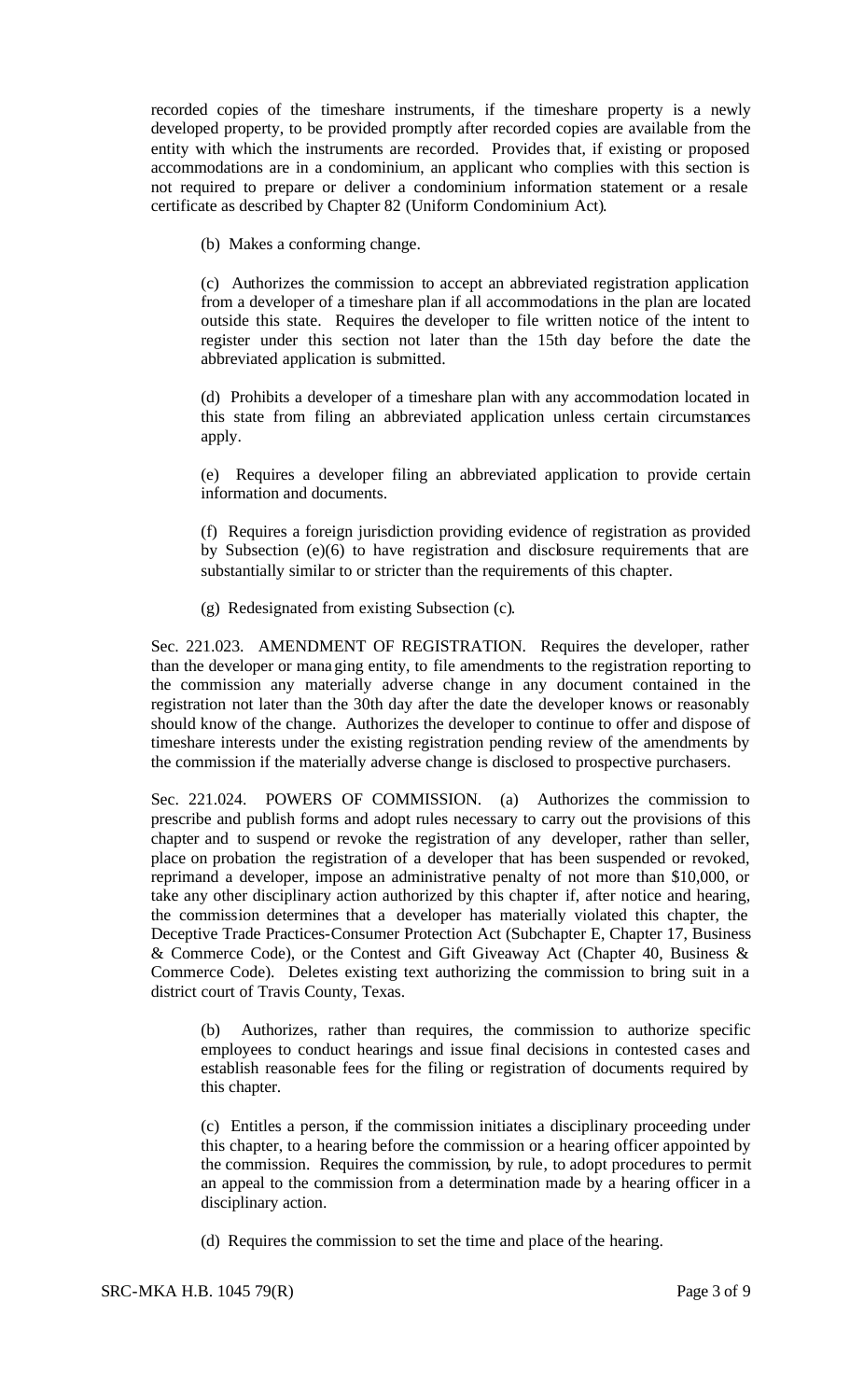(e) Provides that a disciplinary procedure under this chapter is governed by the contested case procedures of Chapter 2001 (Administrative Procedure), Government Code.

(f) Authorizes the commission to file a suit in a district court of Travis County to prevent a violation of this chapter or for any other appropriate relief.

(g) Provides that judicial review of a commission order imposing an administrative penalty is instituted by filing a petition as provided by Subchapter G (Contested Cases, Judicial Review), Chapter 2001, Government Code, and by trial de novo.

Sec. 221.025. New heading: EFFECT OF REGISTRATION ON OTHER LAWS: EXEMPTION FROM CERTAIN LAWS. (a) Creates subsection from existing text. Provides that a developer's compliance with this chapter exempts the developer's offer and disposition of timeshare interests subject to this chapter from securities and dealer registration under The Securities Act (Article 581-1 et seq., Vernon's Texas Civil Statutes).

(b) Provides that a timeshare plan created as a condominium regime before January 1, 1994, that complies with this chapter is exempt from the requirements of Section 81.112 relating to club membership.

(c) Provides that a timeshare plan subject to Chapter 82 that complies with this chapter is exempt from the requirements of Section 82.0675 relating to club membership.

(d) Provides that a developer's compliance with this chapter as to any timeshare plan exempts any company, as defined by Chapter 181, (Texas Trust Company Act), Finance Code, that holds title to the timeshare interests in the timeshare plan from compliance with the Texas Trust Company Act as to the company's activities relating to the holding of that title.

Sec. 221.026. ISSUANCE AND RENEWAL OF REGISTRATION. (a) Requires the commission, by rule, to adopt requirements for the issuance and renewal of a developer's registration under this chapter.

(b) Requires the commission to issue or renew a registration under this chapter for a period not to exceed 24 months.

(c) Requires the commission to assess and collect a fee for the issuance or renewal of a registration under this chapter.

(d) Authorizes the commission to assess and collect a late fee if the commission has not received the fee or any supporting documentation required before the 61st day after the date a registration is issued or renewed under this section.

(e) Provides that failure to pay a renewal fee or late fee is a violation of this chapter.

SECTION 5. Amends Sections 221.031 and 221.032, Property Code, as follows:

Sec. 221.031. New heading: ADVERTISEMENTS AND PROMOTIONS. (a) Authorizes the commission, at any time, to request a developer to file for review by the commission any advertisement used in this state by the developer in connection with offering a timeshare interest. Requires the developer to provide the advertisement not later than the 15th day after the date the commission makes the request. Requires the commission, if the commission determines that the advertisement violates this chapter or Chapter 40 (Contests and Gift Giveaways), Business & Commerce Code, to notify the developer in writing, stating the specific grounds for the commission's determination not later than the 15th day after the date the commission makes its determination. Authorizes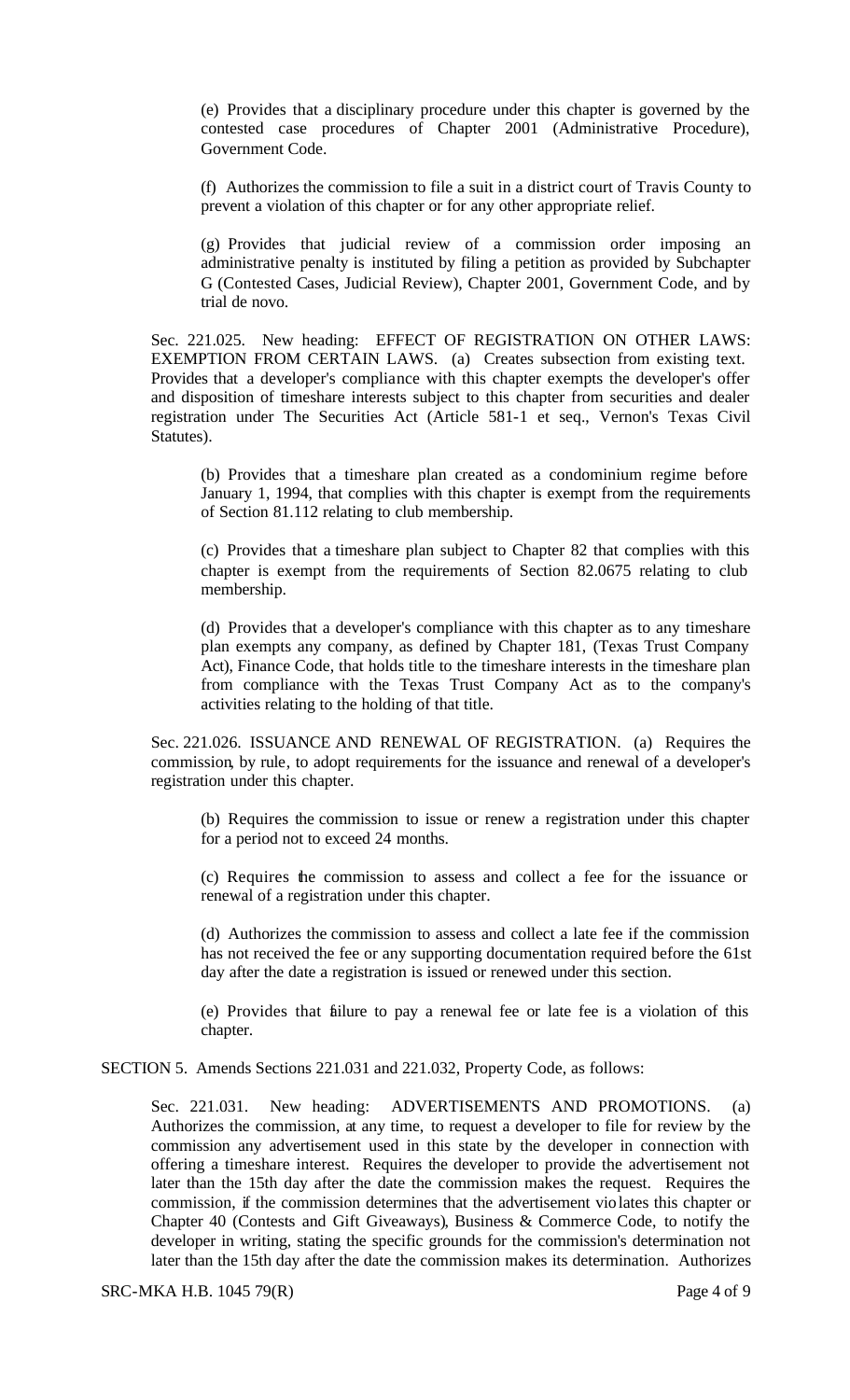the commission to grant the developer provisional approval for the advertisement if the developer agrees to correct the deficiencies identified by the commission. Authorizes a developer, on its own initiative, to submit any proposed advertisement to the commission for review and approval by the commission.

(b) Requires any advertisement that contains a promotion in connection with the offering of a timeshare interest to comply with Chapter 40, Business & Commerce Code.

(c) Requires an advertisement that contains a promotion in connection with the offering of a timeshare interest, as provided by Subsections (d) and (e), to include certain information, in addition to any disclosures required under Chapter 40, Business & Commerce Code. Makes conforming and nonsubstantive changes.

(d) Requires an advertisement containing the disclosures required by Chapter 40, Business & Commerce Code, and Subsection (c) to be provided in writing or electronically at least once before a scheduled sales presentation and in a reasonable period before the scheduled sales presentation to ensure that the recipient receives the disclosures before leaving to attend the sales presentation.

(e) Provides that the developer is not required to provide the disclosures required by this section in every advertisement or other written, oral, or electronic communication provided or made to a recipient before a scheduled sales presentation.

Deletes existing text relating to information about the retail value of a prize contained in a promotional disclosure statement

Sec. 221.032. TIMESHARE DISCLOSURE STATEMENT. (a) Makes a conforming change.

(b) Sets forth modified requirements for information to be included in the timeshare disclosure statement for a single-site timeshare plan or a multisite timeshare plan that includes specific timeshare interest.

(c) Requires a developer who offers a specific timeshare interest in a multisite timeshare plan to also fully disclose certain information in written, graphic, or tabular form.

(d) Requires a developer who offers a nonspecific timeshare interest in a multisite timeshare plan to disclose certain information in written, graphic, or tabular form.

(e) Authorizes a developer to include any other information in a timeshare disclosure statement required by this section on approval by the commission.

(f) Authorizes the commission, if a timeshare plan is located wholly outside this state, to permit the developer to submit a timeshare disclosure statement the developer is currently providing purchasers or an equivalent timeshare disclosure statement filed for the timeshare plan in another state if the current statement or the equivalent statement substantially complies with the requirements of this subchapter. Provides that this subsection does not exempt the developer from other requirements of this chapter.

SECTION 6. Amends Section 221.033(a), Property Code, to make a conforming change.

SECTION 7. Amends Section 221.034, Property Code, as follows:

Sec. 221.034. New heading: EXEMPT OFFERINGS AND DISPOSITIONS; COMMUNICATIONS. (a) Provides that an offering is exempt from this chapter if it meets certain modified requirements.

SRC-MKA H.B. 1045 79(R) Page 5 of 9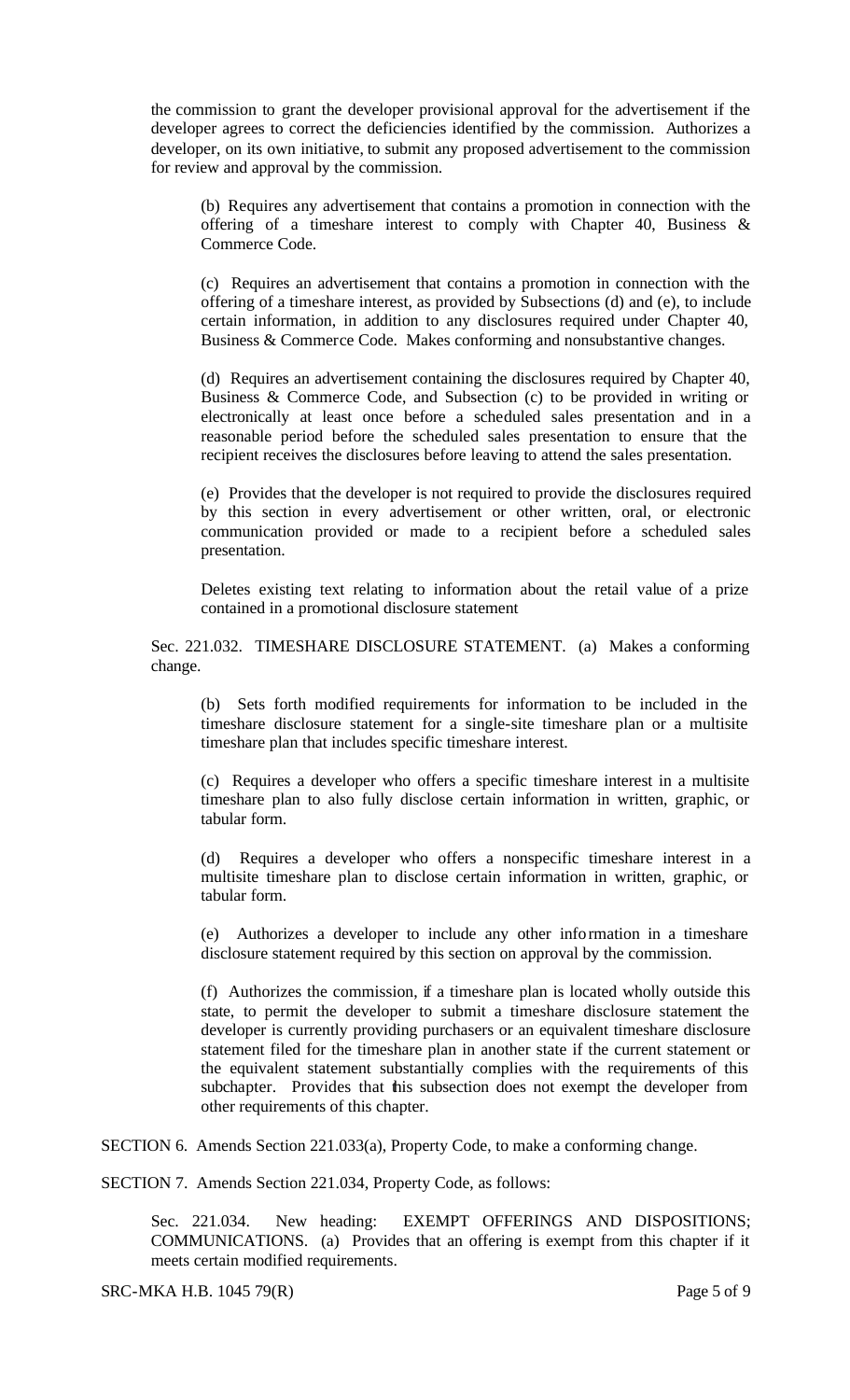(b) Authorizes a developer, if the developer has a timeshare plan registered under this chapter and is subject to Section 221.024, to offer or dispose of an interest in a timeshare plan that is not registered under this chapter to a person who is the owner of a timeshare interest in a timeshare plan created by the developer. Provides that a developer under this subsection is exempt from certain statutes if the developer permits the purchaser to cancel the purchase contract before the sixth day after the date the contract is signed and provides the purchaser all timeshare disclosure documents required by law to be provided in the jurisdiction in which the timeshare property is located.

(c) Sets forth communications that are not considered advertisements under this chapter.

(d) Sets forth communications that are exempt from this chapter if they are delivered to a person who has previously executed a contract for the purchase of or is an owner of a timeshare interest in a timeshare plan.

SECTION 8. Amends Sections 221.041, 221.042, and 221.043, Property Code, as follows:

Sec. 221.041. PURCHASER'S RIGHT TO CANCEL. (a) Authorizes a purchaser to cancel a purchase contract, rather than a contract to purchase a timeshare interest, before the sixth day after the date the purchaser signs and receives a copy of the purchase contract or receives the required timeshare disclosure statement, whichever is later.

(b) Redesignates text of existing Subsection (c). Deletes existing text of Subsection (b) relating to a purchaser who does not receive a copy of a contract. Makes a nonsubstantive change.

Sec. 221.042. NOTICE; REFUND. (a) Authorizes a purchaser who elects to cancel a purchase contract to do so by providing notice by overnight common carrier delivery service to the developer or the developer's agent for service of process. Makes conforming changes.

(b) Requires cancellation to be without penalty, and all payments made by the purchaser before cancellation to be refunded on or before the 30th, rather than the 21st, day after the date on which the developer receives a timely notice of cancellation or on or before the fifth day after the date the developer receives good funds from the purchaser, whichever is later.

Sec. 221.043. CONTRACT REQUIREMENTS. (a) Requires each purchase contract to contain certain information. Requires the statements required by this subsection and Subsection (c)(8) to be proved in a conspicuous manner and in the exact language set forth in this section with the developer's name and address, the date of the last day of the fiscal year, and the address of the managing entity inserted where indicated. Sets forth language to be included in the purchase contract. Deletes existing text relating to a timeshare fee disclosure statement. Makes conforming and nonsubstantive changes.

(b) Requires a space to be reserved for the signature of the purchaser immediately following the required statements in Subsection (a), rather than Exhibit A. Deletes existing text requiring the seller to obtain the purchaser's signature on Exhibit A.

(c) Requires the purchase contract to also include certain modified information.

(d) Authorizes the information required to be provided by this section to be provided in the purchase contract or in an exhibit to the purchase contract, or to be provided in part in both if all of the information is provided.

SECTION 9. Amends Section 221.052, Property Code, as follows:

SRC-MKA H.B. 1045 79(R) Page 6 of 9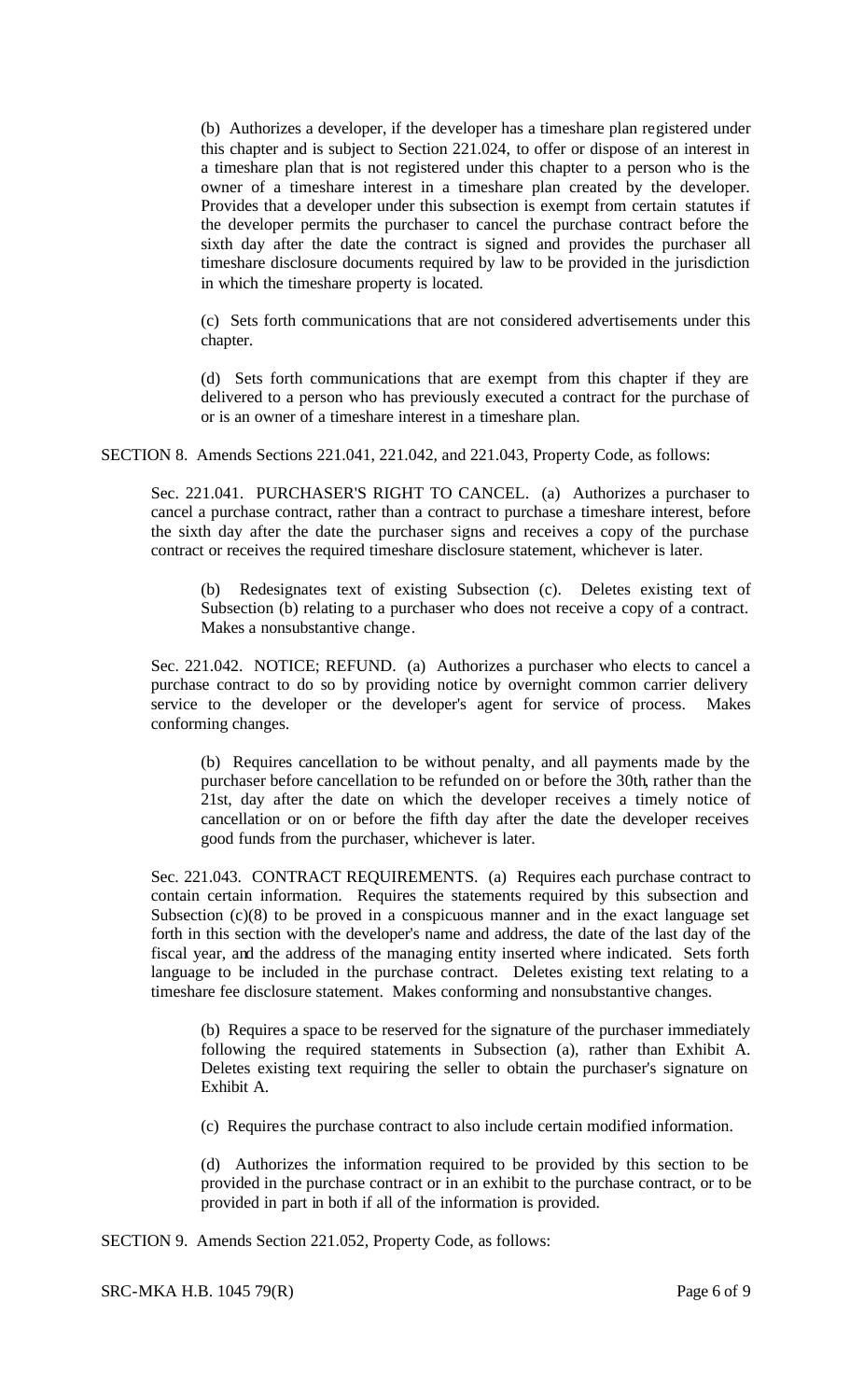Sec. 221.052. New heading: LIABILITY OF DEVELOPER AND EXCHANGE COMPANY. (a) Creates subsection from existing text. Makes conforming changes.

(b) Prohibits an exchange company from having any liability with respect to any violation under this chapter arising out of the use by a developer of information relating to an exchange program other than that provided to the developer by the exchange company.

(c) Provides that an exchange company that denies exchange privileges to an owner whose use of accommodations in the owner's timeshare plan is denied is not liable to any member of the exchange company or exchange program or any third party because of the denial of the owner's exchange privileges.

SECTION 10. Amends Subchapter G, Chapter 221, Property Code, by amending Sections 221.061, 221.062, and 221.063, and adding Section 221.064, as follows:

Sec. 221.061. New heading: ESCROW OR TRUST ACCOUNT REQUIRED. (a) Creates subsection from existing text. Requires a developer or escrow agent of a timeshare plan to deposit in, rather than establish, an escrow or trust account in a federally insured depository 100 percent of all funds received during the purchaser's cancellation period. Deletes existing text relating to establishing an escrow account for the purpose of protecting deposits.

(b) Provides that an escrow agent owes the purchaser a fiduciary duty.

(c) Requires the escrow agent and the developer to execute an agreement that includes a statement containing certain provisions.

(d) Requires a developer, if the developer contracts to sell a timeshare interest and the construction of the building in which the timeshare interest is located has not been completed when the cancellation period expires, to continue to maintain all funds received from the purchaser under the purchase agreement in the escrow or trust account until construction of the building is completed. Provides that the documentation required for evidence of completion of construction includes certain certificates and evidence.

SECTION 221.062. New heading: RELEASE OF ESCROW. Redesignates text from existing Section 221.063. Deletes existing text of Section 221.062 relating to the escrow amount. (a) Authorizes the funds or property constituting the escrow or trust deposit to be released from escrow only in accordance with this section.

(b) Requires the funds to be paid to the purchaser, or the developer if the purchaser's funds have been refunded previously by the developer, if the purchaser cancels the purchase contract as provided by the contract.

(c) Creates subsection from existing text. Requires the funds to be paid to the developer if the purchaser defaults in the performance of obligations under the terms of the purchase contract. Deletes existing text relating to an application for release of the escrow deposit.

(d) Requires the funds to be paid to the purchaser if the developer defaults in the performance of obligations under the purchase contract.

(e) Authorizes the funds to be disbursed to the developer by the escrow or trust agent, if acceptable evidence of completion of construction is provided, if the funds of the purchaser have not been disbursed previously as provided by Subsections (a)-(d).

(f) Requires the agent, if there is a dispute relating to the funds in the escrow or trust account, to maintain the funds in the account until the agent receives written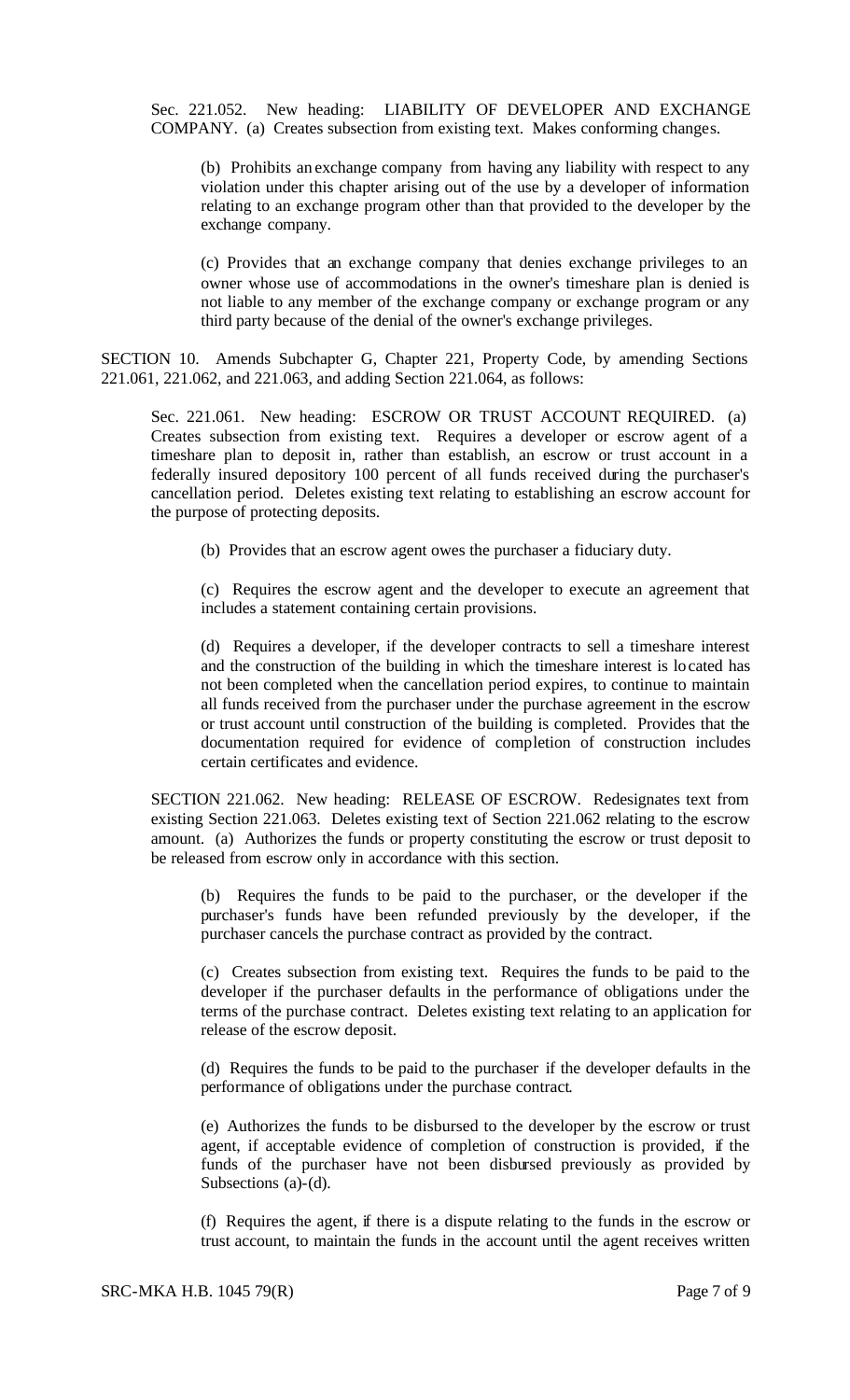directions agreed to and signed by all parties or a civil action relating to the disputed funds is filed.

(g) Requires the escrow or trust account agent to be deposit the funds with the court in which the action is filed if a civil action is filed under Subsection (f).

Sec. 221.063. ALTERNATIVE TO ESCROW OR TRUST ACCOUNT: FINANCIAL ASSURANCE. (a) Authorizes the commission, instead of the deposit of funds in an escrow or trust account as provided by Section 221.061, to accept from the developer a surety bond, irrevocable letter of credit, or other form of financial assurance, including financial assurance posted in another state or jurisdiction.

(b) Requires the amount of the financial assurance provided under this section to be an amount equal to or more than the amount of funds that would otherwise be placed in an escrow or trust account under Section 221.061(a).

(c) Requires the amount of the financial assurance provided under this section for timeshare property under construction as provided by Section 221.061(d) to be the lesser of certain amounts.

Sec. 221.064. DOCUMENTATION REQUIRED. Requires the escrow or trust account agent or developer to make documents related to the escrow or trust account or the financial assurance provided available to the commission at the commission's request. Deletes existing text authorizing an escrow agent to release the escrow deposit to the applicant.

SECTION 11. Amends Section 221.071, Property Code, by amending Subsection (a) and adding Subsections (c) and (d), as follows:

(a) Includes exceeding a one-to-one purchaser-to-accommodation ratio for a timeshare plan during a consecutive 12-month period, as determined under Subsection (c), amongst the actions that constitute a false, misleading, or deceptive practice. Deletes existing text relating to an exemption from this section and false information included in an annual timeshare fee and expense statement. Makes conforming changes.

(c) Provides that a developer complies with the one-to-one purchaser-to-accommodation ratio referred to in Subsection (a)(9) if the total number of purchasers eligible to use the accommodations of the timeshare plan during a consecutive 12-month period never exceeds the total number of accommodations available for use in the timeshare plan during that same period. Sets forth guidelines for computing the purchaser-toaccommodation ratio.

(d) Provides that, if a developer has substantially complied with this chapter in good faith, a nonmaterial error or omission is not actionable. Provides that any nonmaterial error or omission is not sufficient to permit a purchaser to cancel a purchase contract after the period provided for cancellation expires under this chapter.

SECTION 12. Amends Section 221.072, Property Code, to require the developer, as well as the managing entity, to maintain certain insurance with respect to the timeshare property before the disposition of any timeshare interest, including the full replacement cost of the accommodations and amenities of the timeshare property.

SECTION 13. Amends Section 221.073(a) and (b), Property Code, to make conforming changes.

SECTION 14. Amends Section 221.074, Property Code, as follows:

Sec. 221.074. ANNUAL TIMESHARE FEE AND EXPENSE STATEMENT. (a) Requires the managing entity, notwithstanding any contrary provision of the required timeshare, rather than promotional, disclosure statement, project instrument, timeshare instrument, or bylaws adopted pursuant to a timeshare instrument, to make a written

SRC-MKA H.B. 1045 79(R) Page 8 of 9